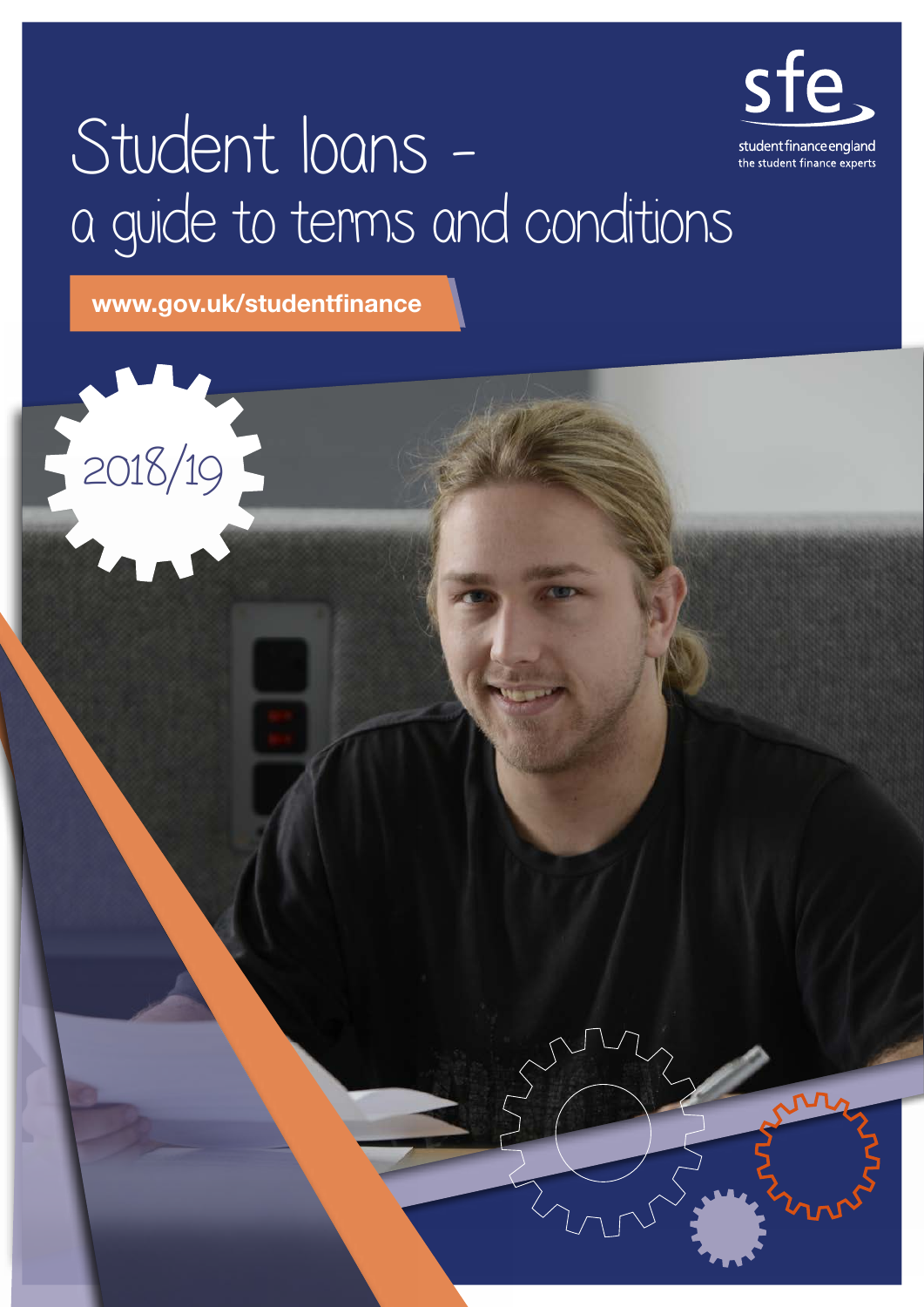### **Contents**

| 1.       | <b>What's this guide about?</b>             | $\overline{2}$ |
|----------|---------------------------------------------|----------------|
| $\bf{2}$ | <b>Your loan contract</b>                   | 2              |
| 3        | Who does what?                              | 3              |
| 4        | <b>Your responsibilities</b>                | 4              |
| 5        | <b>Which Repayment Plan are you on?</b>     | 7              |
|          | When you'll repay                           | 7              |
|          | What you'll repay                           | 8              |
|          | How much interest you'll be charged         | 10             |
| 6        | How you'll repay                            | 11             |
|          | What happens when you're employed           | 11             |
|          | What happens when you're self-employed      | 12             |
|          | What happens if you travel or work overseas | 13             |
|          | When your loans will be cancelled           | 13             |
|          | What happens if you don't make repayments   | 14             |
|          | Coming to the end of repaying your loan     | 14             |
| 7        | What to do if you're not satisfied          | 15             |
| 8        | <b>Useful contacts</b>                      | 16             |

You can order forms and guides in Braille, in large print or as an audio version by emailing your name and address, specifying what form and format you need, to [brailleandlargefonts@slc.co.uk](mailto:brailleandlargefonts@slc.co.uk). Or you can phone us on 0141 243 3686.

Please note: the email address and phone number above can only deal with requests for alternative formats of forms and guides.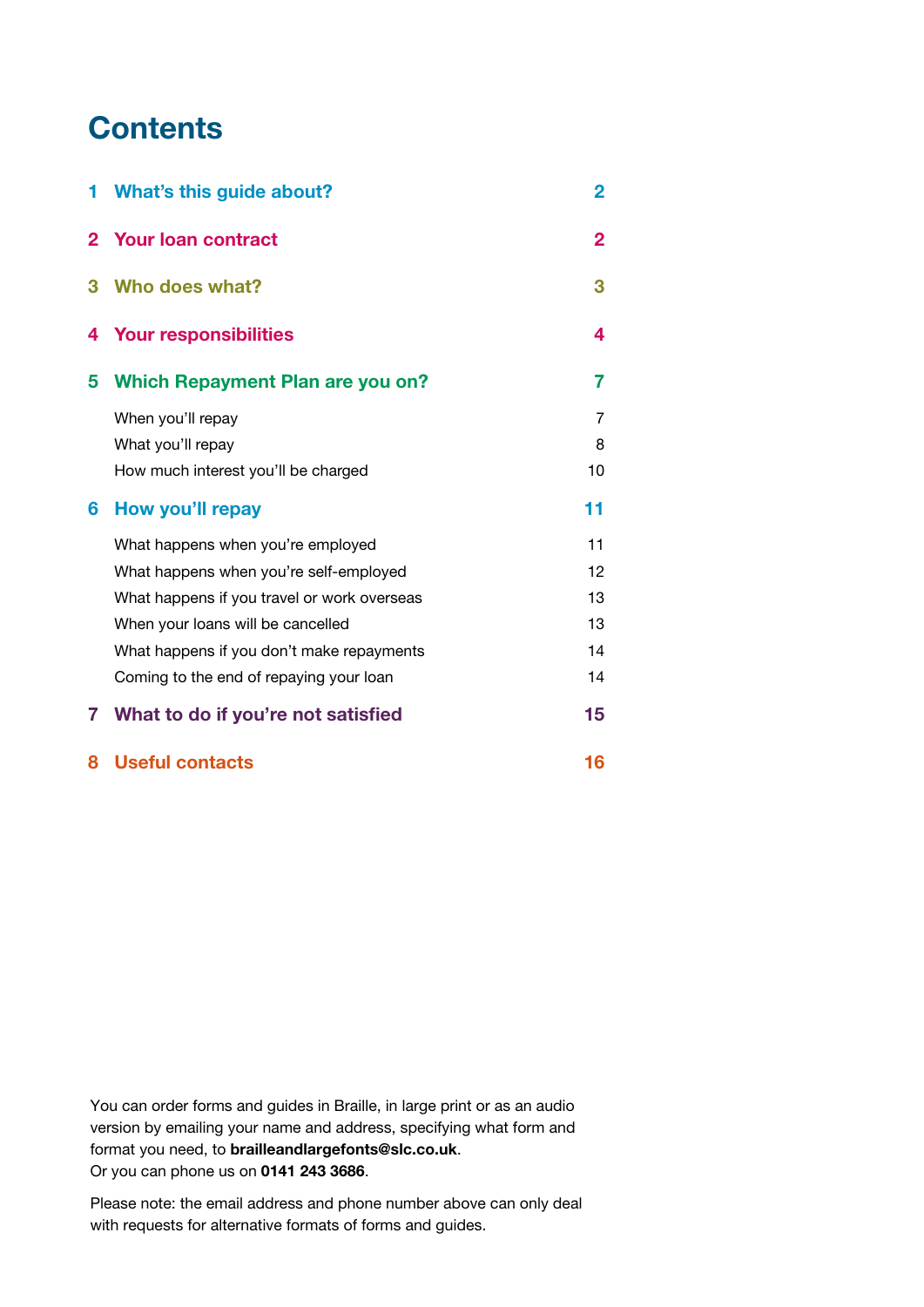### 1 What's this guide about? 2 Your loan contract

This guide is for students who take out a student loan for an undergraduate, postgraduate or Initial Teacher Training (ITT) course.

It explains what you're committing to when you take out a loan.

It's important you read this guide carefully as it contains information about the current terms of your loan and repayment. Please save a copy.

You'll find full details of the conditions for getting student loans in the relevant Student Support Regulations.

The conditions for repaying Income Contingent Loans are included in the Education (Student Loans) (Repayment) Regulations 2009, as amended.

You'll find full details of the conditions for getting a Postgraduate Master's Loan in The Education (Postgraduate Master's Degree Loan) Regulations 2016, as amended.

You can read these regulations online at [www.legislation.gov.uk](http://www.legislation.gov.uk) or order them from The Stationery Office (TSO) Ltd (phone order line 0333 202 5070). Or order them online at:

#### [www.tsoshop.co.uk](http://www.tsoshop.co.uk)

The regulations may change from time to time and this means the terms of your loan may also change. This guide will be updated to reflect any changes and it's your responsibility to ensure you have the most up-to-date version.

#### Further information

If you still have questions about the terms of your loan after reading this guide, go to [www.slc.co.uk/studentloanrepayment](http://www.slc.co.uk/studentloanrepayment)

A separate guide to terms and conditions is available for Advanced Learner Loans. You can download a copy from [www.gov.uk](http://www.gov.uk)

When you take out a student loan you must agree to repay your loan in line with the regulations that apply at the time the repayments are due, subject to the regulations being amended from time to time.

Your loan contract is with the Secretary of State for the Department for Education (DfE) in England. The Student Loans Company (SLC), which is a non-profit government organisation, is acting as an agent on their behalf. Please see the loan application for more details.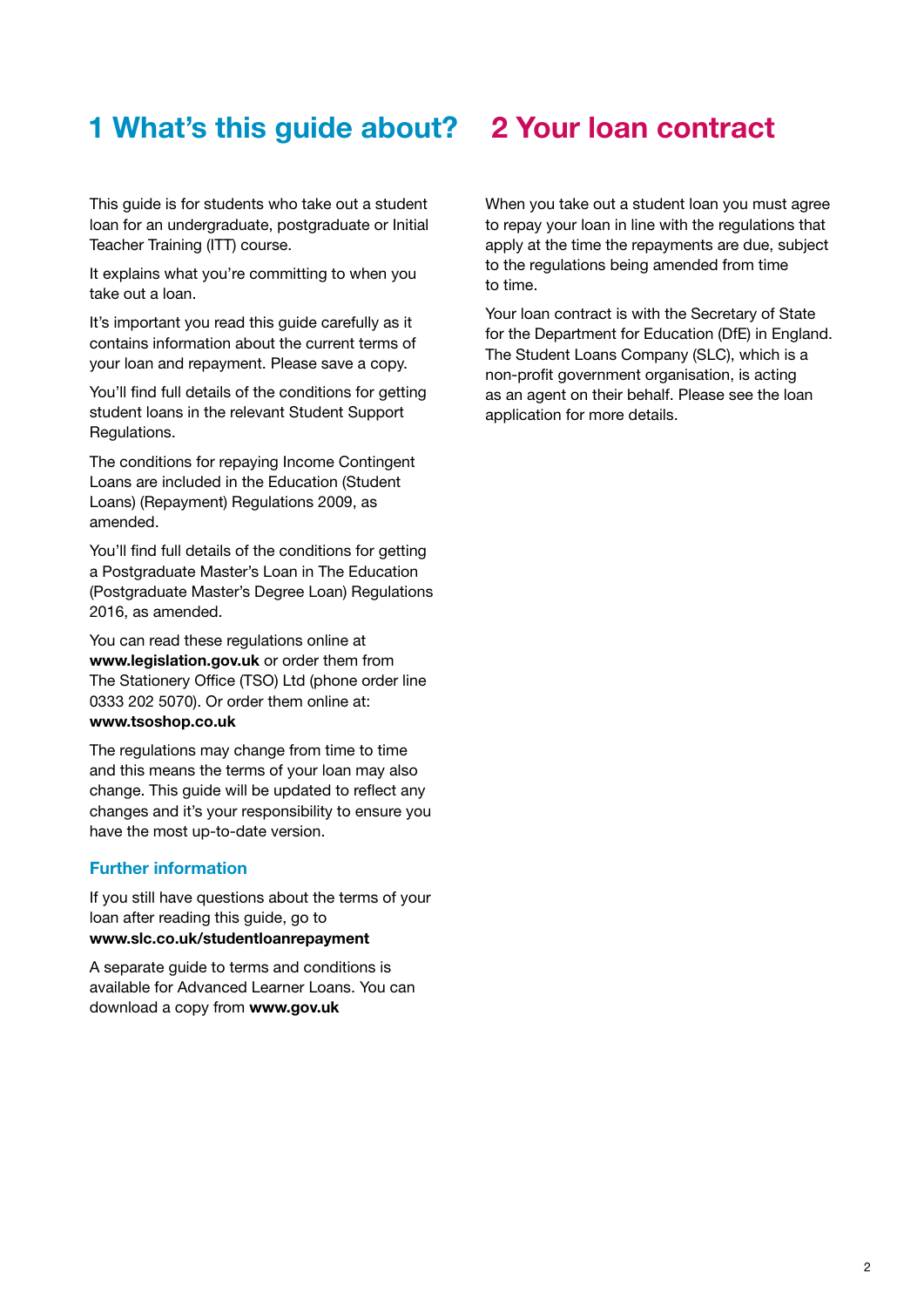### 3 Who does what?

### Student Loans Company (SLC)

SLC is responsible for:

- paying the loans for English, Welsh, Northern Irish, Scottish and EU students,
- managing your account, including adding interest and refunding any over-repayments,
- collecting repayments from overseas repayers, and
- answering questions about your loan.

#### HM Revenue and Customs (HMRC)

HMRC collects student loan repayments from employers through the UK tax system. If you're self employed you'll repay through self assessment when you complete your tax returns.

#### Your employer

Your employer collects student loan repayments on behalf of HMRC directly from your salary in a similar way to income tax (PAYE) and National Insurance contributions (NICs).

If you have any questions about how your repayments are collected through the tax system, you should speak to your employer.

#### Sharing information

HMRC can legally give SLC information about your repayments. However, HMRC can't give SLC any information about your tax arrangements, as these are confidential. Also, neither your employer nor HMRC will receive any details about your loan account from SLC, other than that you have a loan and which repayment threshold applies to you (see page 7 for details). The Data Protection Act 1998 covers personal information passed between SLC, HMRC and the Department for Work and Pensions.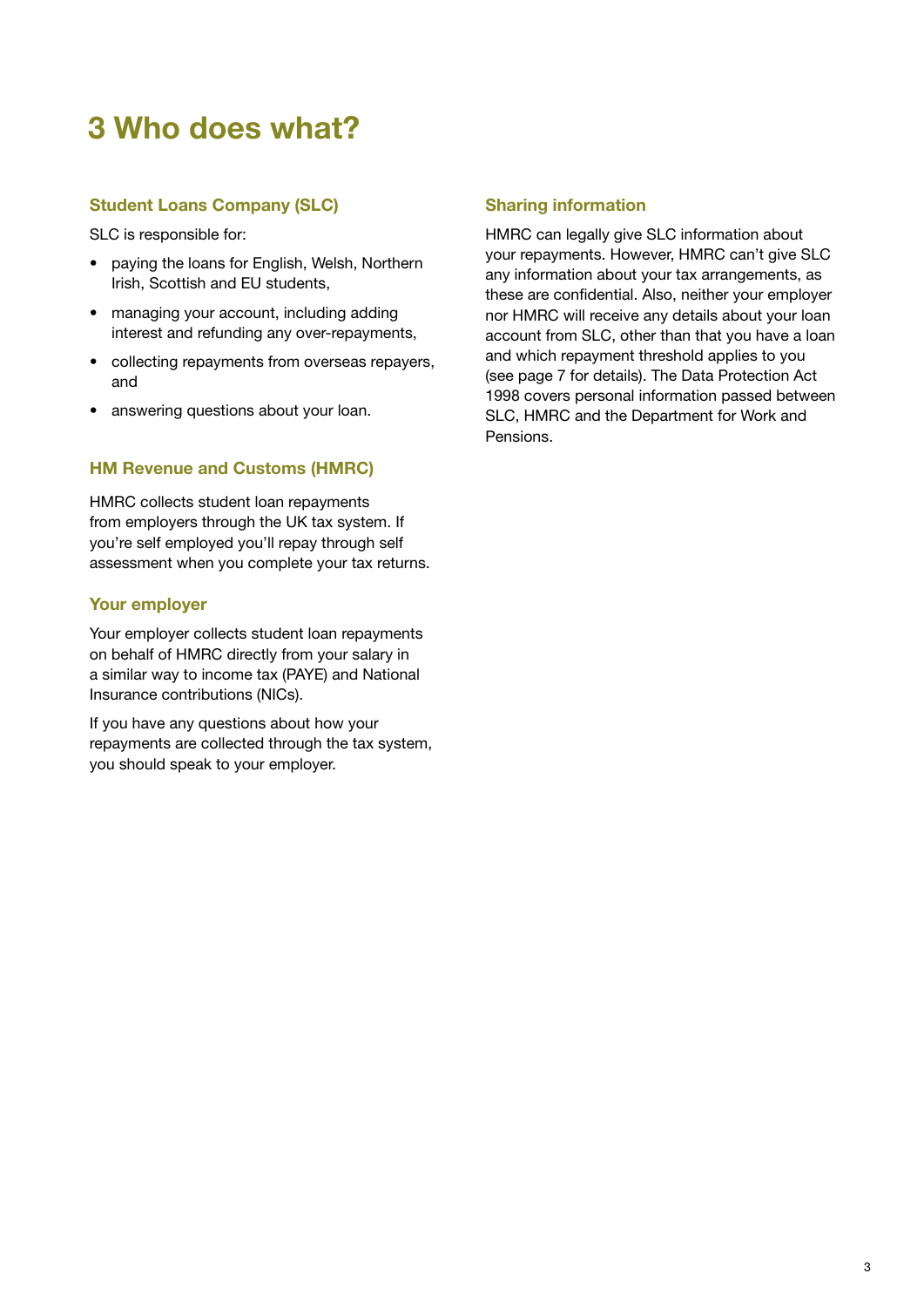### 4 Your responsibilities

#### You need to provide complete and correct information

When you apply for a loan, you'll have to give specific information so that repayments can be collected when they're due. You must make sure that you provide complete and correct information when you take out the loan and you must tell SLC about any changes to these details:

- during the application process;
- while you're at university or college; and
- until you've repaid your loan in full.

If you don't give SLC accurate and up-to-date information, you may have to pay a penalty charge or repay the loan and any interest and penalties in one lump sum.

If you don't keep in touch with us, or fail to advise us of changes to any of your personal details, an interest rate of RPI plus 3% will be applied to your Plan 2 loan (see page 7), whatever your income.

You must also let SLC know if you:

- change your name, phone number or the details of the bank or building society account that your loan is paid into,
- change your university, college or course,
- get a bursary, healthcare award or scholarship (for example, a Department of Health bursary),
- change your home, term-time or parental address,
- know that the start or end dates of your course have changed,
- don't begin to study, leave your course or are expelled,
- are absent from your course for more than 60 days because of illness,
- are absent for a period for any reason other than illness,
- get married,
- plan to leave the country, or
- change your employment status (for example from employed to self employed).

You must provide your National Insurance number (NINO). SLC can't process your application without this, unless you're an EU student. EU students who have a NINO should provide this when they apply. SLC will ask the Department for Work and Pensions to confirm this, in order to avoid fraudulent applications.

HMRC will also need these details so that they know you have a student loan and can collect repayments, or ask your employer to do so. If you don't have a NINO, or have lost it, you should call HMRC's National Insurance registrations helpline on 0300 200 3500.

Repayments collected by your employer will be shown on your payslip. You should keep a record of these repayments as SLC only receive these details from HMRC after the tax year has ended.

If you enter into one or more loan agreements with SLC before you're 18 years old, you'll be asked to' ratify' the agreement(s) once you turn 18. Ratification means to formally declare that you entered into the loan agreement. This is a necessary precondition of your eligibility for student support if you wish to apply for further funding after you turn 18. Once you are 18 or older, you will ratify any loan agreement which you entered into before you reached the age of 18 years old when agreeing to the terms and conditions for further student finance. If you've entered into a loan agreement before turning 18 and don't apply for any further student finance, SLC will contact you about the ratification process, to ensure that your eligibility for future funding is not affected.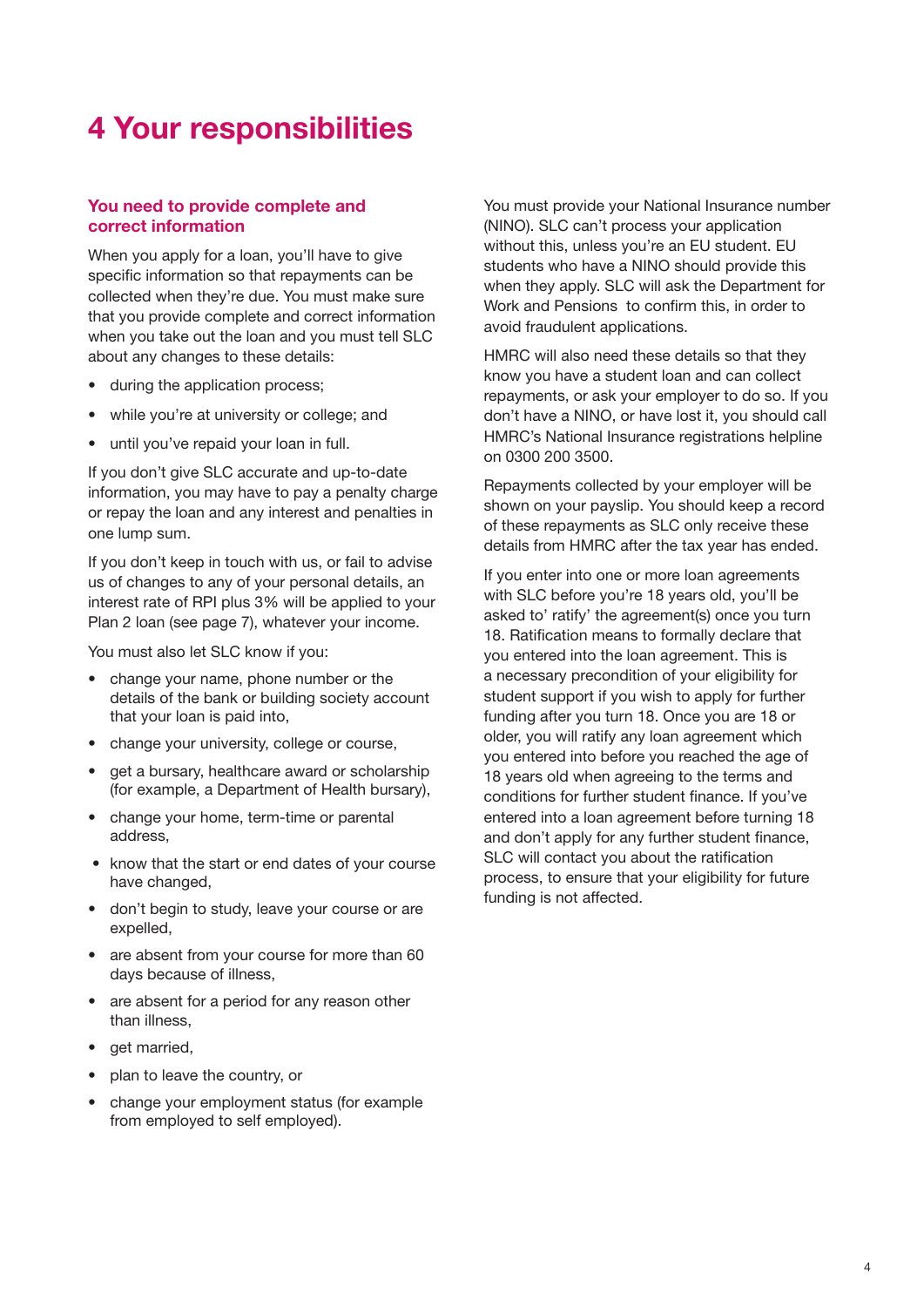#### You need to repay your loan

By law, you must repay your loan in line with the loan contract and the regulations. For most people, repayments will be collected through the UK tax system by employers taking amounts from their salary through the Pay as You Earn (PAYE) system. If you're self assessed for example, you're self employed, you'll make repayments through self assessment at the same time you pay your tax. If you live abroad, you'll repay your loan directly to SLC. Page 13 describes the process in more detail.

#### Loan liabilities

Becoming liable for all or part of your loan means that any payments paid to you or to your university or college will be added to your loan balance. This means you'll need to repay that amount and the interest that has accrued when you're due to start repaying. You'll be liable for any loan paid to you regardless of whether you finish your course or gain a qualification.

#### Maintenance Loans

Maintenance Loans are paid directly to you at the start of each term. You'll become liable for each instalment once it's paid.

#### Postgraduate Master's Loan and Postgraduate Doctoral Loan

The Postgraduate Master's Loan and Postgraduate Doctoral Loan are paid directly to you at the start of each term. You'll become liable for each instalment once it's paid.

#### Tuition Fee Loans

If you're a full-time student, you'll become liable for a percentage of your Tuition Fee Loan at the start of each term.

If you're a part-time student you'll be liable for the first instalment of your Tuition Fee Loan after you've been on your course for two weeks.

You'll become liable for future instalments at the start of the second and third terms of your course, as shown in the table below. You'll remain liable for this amount even if you withdraw, transfer or suspend your studies at a later date.

| When you become liable | How much you're liable for |
|------------------------|----------------------------|
| At the start of term 1 | 25% of the tuition fee     |
| At the start of term 2 | 25% of the tuition fee     |
| At the start of term 3 | 50% of the tuition fee     |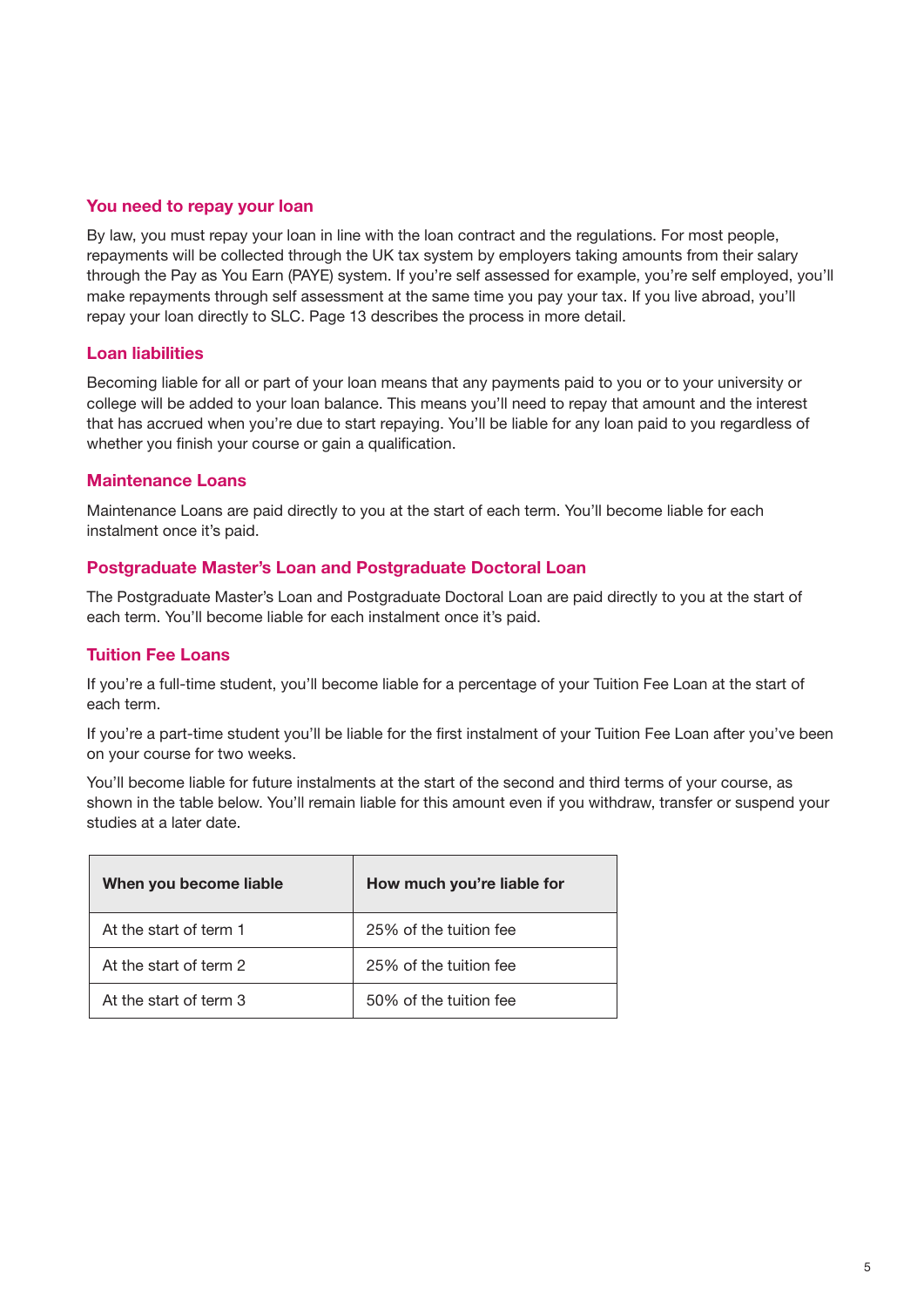#### Grant and loan overpayment

Your student finance payments are made in advance to help with costs for the full term ahead.

If, for any reason, your entitlement for the academic year is reassessed and reduced this could result in you being paid too much grant and/or loan. This is known as an overpayment.

#### Example

If you're entitled to a Maintenance Loan of £6,000, this will be paid over three terms.

You'll be paid £2,000 ahead of term 1.

You'll be paid another £2,000 ahead of term 2.

You leave your course during term 2, meaning you aren't entitled to the full £2,000 already paid you. This means you've now been overpaid.

This means you'll normally need to repay your loan overpayment separately and earlier than the rest of your loan balance. This also applies if you're already having repayments taken from your salary or your Self Assessment tax return.

Loan overpayments are a portion of your total balance that you've already been paid, but due to a change in your circumstances now needs to be repaid as you're no longer entitled to it. They're not additional charges or penalties.

In some cases, loan and grant overpayments can be recovered from future student funding.

Loan overpayments are not subject to the normal repayment terms and conditions. Based on government regulations, Student Loans Company has a legal responsibility to recover any loan or grant overpayment.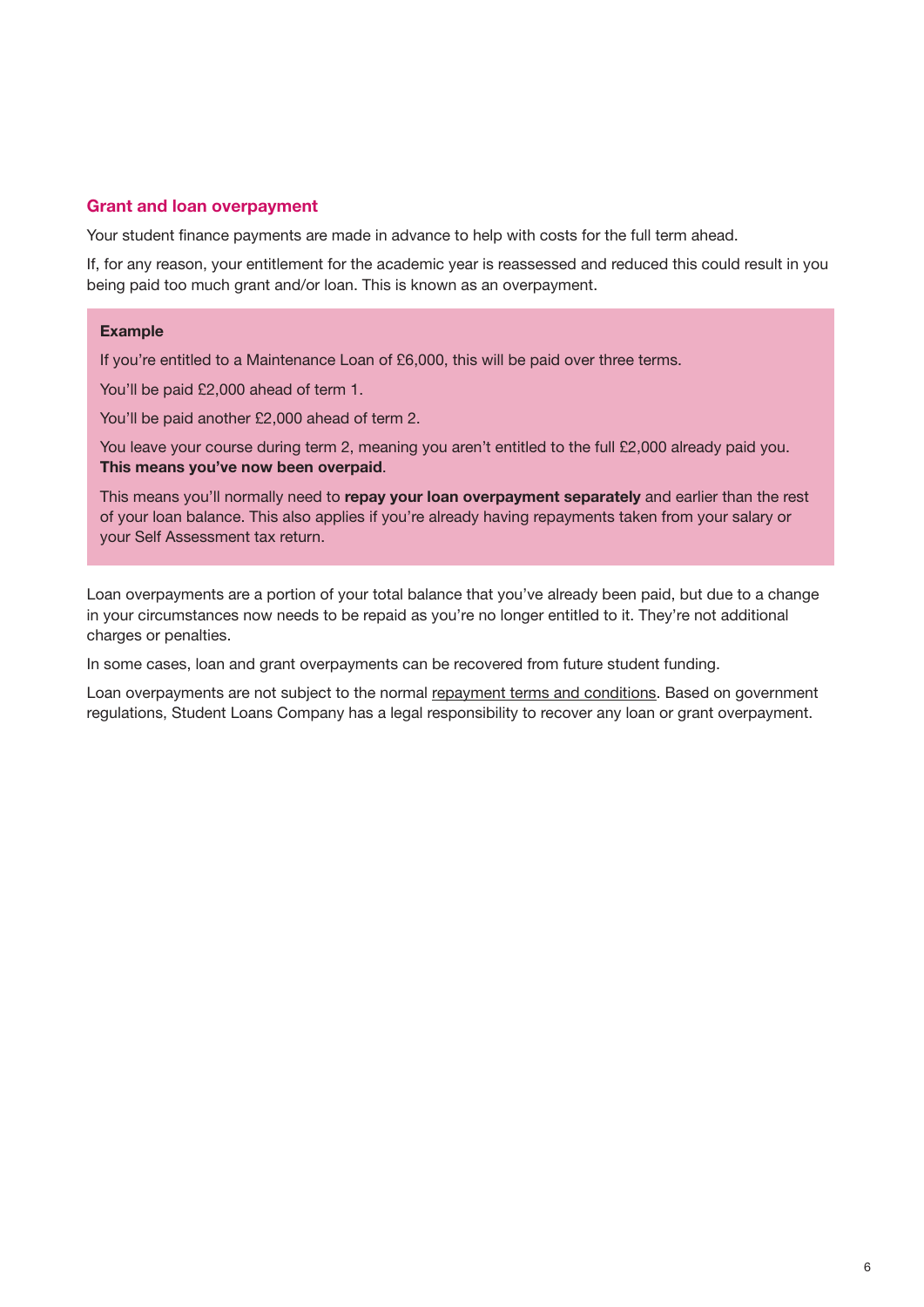### 5 Which repayment plan are you on?

The repayment arrangements that apply to your loan will depend on when you started your course.

Look out for the coloured boxes that explain the repayment process that applies to you.

Repayment plan 1 - If you started your course before 1 September 2012

Repayment plan 2 - If you started a full-time or part-time undergraduate course on or after 1 September 2012

Postgraduate Loan - If you started a Postgraduate Master's degree or Doctoral course on or after 1 August 2016

#### Repayment plan 1

You'll be due to start repaying your loan in the April after you finish or leave your course.

You'll only start making repayments when your income is over the current UK repayment threshold of £341 a week, £1,481 a month or £17,775 a year.

 If your income falls below the repayment threshold, repayments will stop and only re-start when your income is over £17,775.

This threshold will be uprated in future years.

You can also make additional voluntary repayments to SLC at any time.

#### Repayment plan 2

If you're a full-time student you'll be due to start repaying your loan in the April after you finish or leave your course.

If you're a part-time student, you'll be due to start repaying your loan in the April after you finish or leave your course or the April four years after the first day of your course (even if you're still studying), whichever comes first.

You'll only start making repayments when your income is over the UK repayment threshold, which is currently £21,000 a year, £1,750 a month or £404 a week. Subject to Parliamentary approval, this is expected to change to £25,000 a year from 6 April 2018. If your income falls below the repayment threshold, repayments will stop and only re-start when your income is over the threshold.

You can also make additional voluntary repayments to SLC at any time.

#### Postgraduate Loan (including Postgraduate Master's and Postgraduate Doctoral)

You'll be due to start repaying your loan in the April after you finish or leave your course.

You'll only start making repayments when your income is over the UK repayment threshold, which is currently £21,000 a year, £1,750 a month or £404 a week. If your income falls below the repayment threshold, repayments will stop and only re-start when your income is over £21,000.

You can also make additional voluntary repayments to SLC at any time.

Repayments are based on your income each month, not what you borrow. You should let your employer know which repayment plan applies to you so the correct repayments can be taken.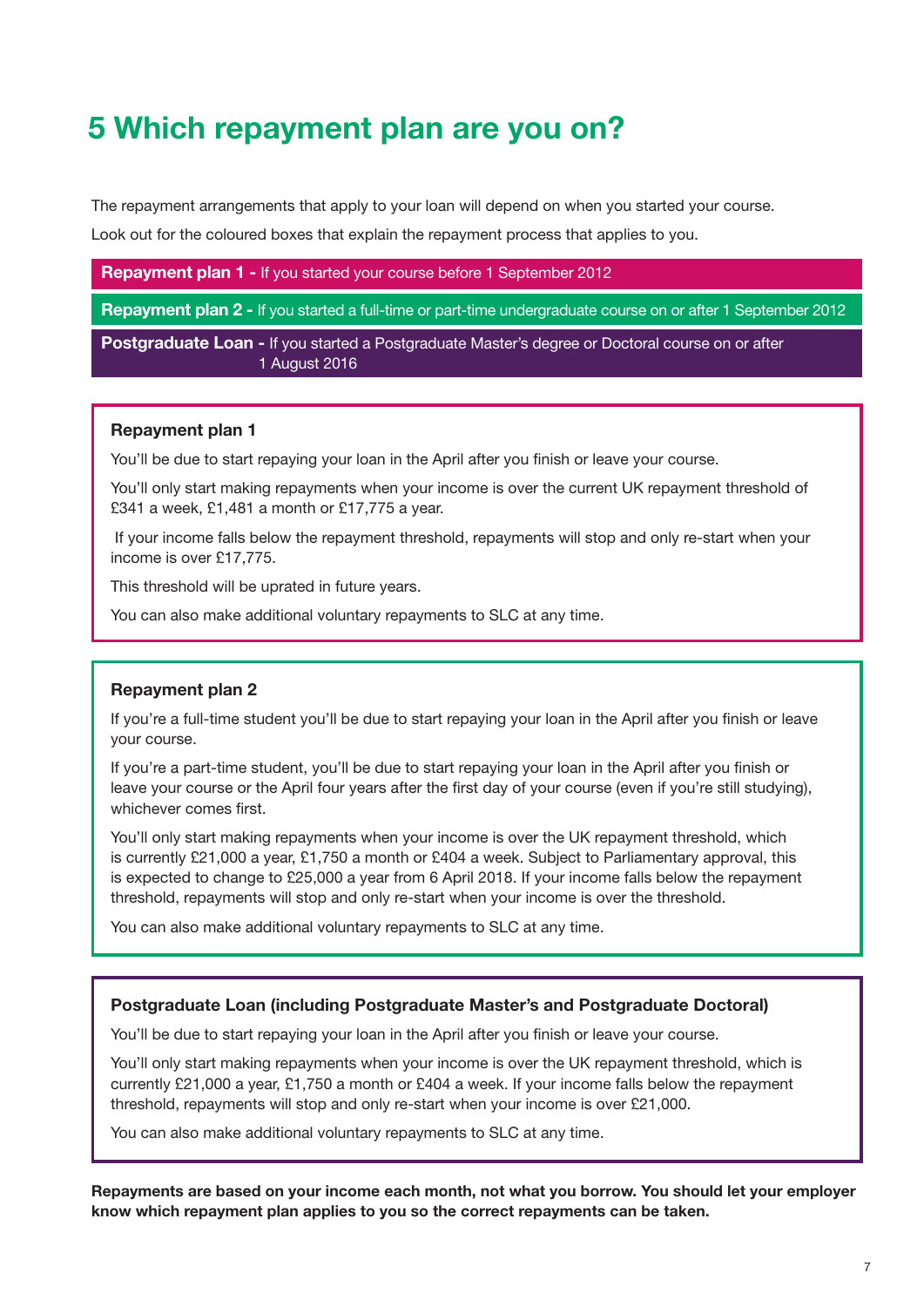#### Repayment plan 1

You'll repay 9% of your income over £341 a week, £1,481 a month or £17,775 a year. If your income changes, either rising or falling, your repayment amounts will automatically change to reflect this.

| Income each year before tax | Monthly income before tax | <b>Approximate monthly</b><br>repayment |
|-----------------------------|---------------------------|-----------------------------------------|
| £17,775                     | £1,481                    | £0                                      |
| £19,000                     | £1,583                    | £9                                      |
| £21,000                     | £1,750                    | \$24                                    |
| £24,000                     | £2,000                    | £46                                     |
| £27,000                     | £2,250                    | £69                                     |
| £30,000                     | £2,500                    | £91                                     |

#### Repayment plan 2

You'll repay 9% of your income over £404 a week, £1,750 a month or £21,000 a year. Subject to Parliamentary approval, this is expected to change to £25,000 a year from 6 April 2018. If your income changes, either rising or falling, your repayment amounts will automatically change to reflect this.

The table gives some examples of what your repayments might be, based on the expected UK repayment threshold of £25,000 a year:

| Income each year before tax | Monthly income before tax | <b>Approximate monthly</b><br>repayment |
|-----------------------------|---------------------------|-----------------------------------------|
| £25,000                     | £2,083                    | £0                                      |
| £27,000                     | £2,250                    | £15                                     |
| £29,500                     | £2,458                    | £33                                     |
| £31,000                     | £2,583                    | £45                                     |
| £33,000                     | £2,750                    | £60                                     |

#### Postgraduate Loan (including Postgraduate Master's and Postgraduate Doctoral)

You'll repay 6% of your income over £404 a week, £1,750 a month or £21,000 a year. If your income changes, either rising or falling, your repayment amounts will change to reflect this.

| Income each year before tax | Monthly income before tax | <b>Approximate monthly</b><br>repayment |
|-----------------------------|---------------------------|-----------------------------------------|
| £21,000                     | £1,750                    | £0                                      |
| £22,000                     | £1,833                    | £4                                      |
| £23,500                     | £1,958                    | £12                                     |
| £25,000                     | £2,083                    | £19                                     |
| £27,000                     | £2,250                    | £30                                     |
| £30,000                     | £2,500                    | £45                                     |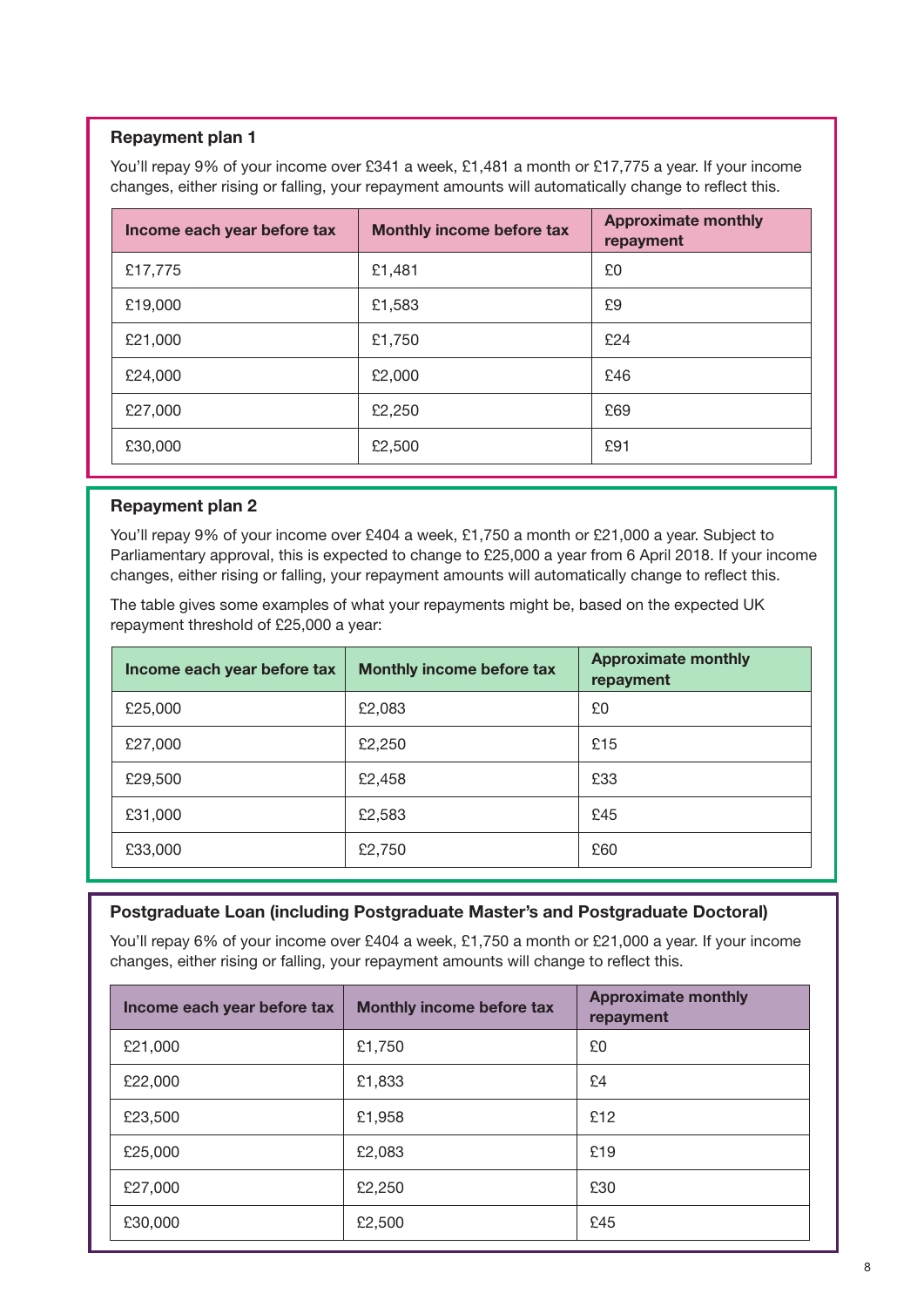#### Repaying if your income is below the threshold

If you are employed and your annual income is below the repayment threshold you may still make student loan repayments if your income goes above the weekly or monthly threshold during any given pay period, for example if you work extra hours or get a bonus which takes your pay above the threshold for that week or month.

You can apply to SLC for a refund of these repayments, but only if your annual income is less than the threshold at the end of the tax year. This does not happen automatically, you should contact SLC to request a refund. Alternatively, you can allow this to reduce your loan balance.

#### Making extra repayments

You can make voluntary repayments at any time.

However, any voluntary repayments you make won't affect the amount collected through the tax system. So, if you're employed, your employer will still have to take amounts from your salary.

If you're overseas, making additional voluntary repayments will not affect the amount that you're required to repay each month.

If you repay through self assessment, you'll still have to repay the amount due based on your income for the year.

#### You can't get a refund of any amounts you repay voluntarily, unless you've finished paying off your loan and have repaid too much.

Find out how you can make voluntary repayments at [www.studentloanrepayment.co.uk](http://www.studentloanrepayment.co.uk)

#### What if I have more than one plan type?

If you have more than one type of loan you'll repay these at the same time, as long as your income is over the repayment threshold.

Here are some examples of how it could work based on the expected Plan 2 threshold\*:

#### Plan 1 and Plan 2 loans

If your income is between £17,775 and £25,000 you'll make repayments towards your Repayment Plan 1 loan only. However, if your income is more than £25,000 your repayments will be spread across your Plan 1 and 2 loans.

#### Plan 2 and Postgraduate Loan

If your income is over £21,000 you'll make repayments towards your Postgraduate Loan only. If your income is over £25,000, you'll also make repayments towards your Plan 2 loan.

You'll repay 9% of your income over £25,000 towards your Plan 2 loan and 6% of your income over £21,000 towards your Postgraduate Loan.

You can find more information on how repayment works if you have more than one plan type at [www.studentloanrepayment.co.uk](http://www.studentloanrepayment.co.uk)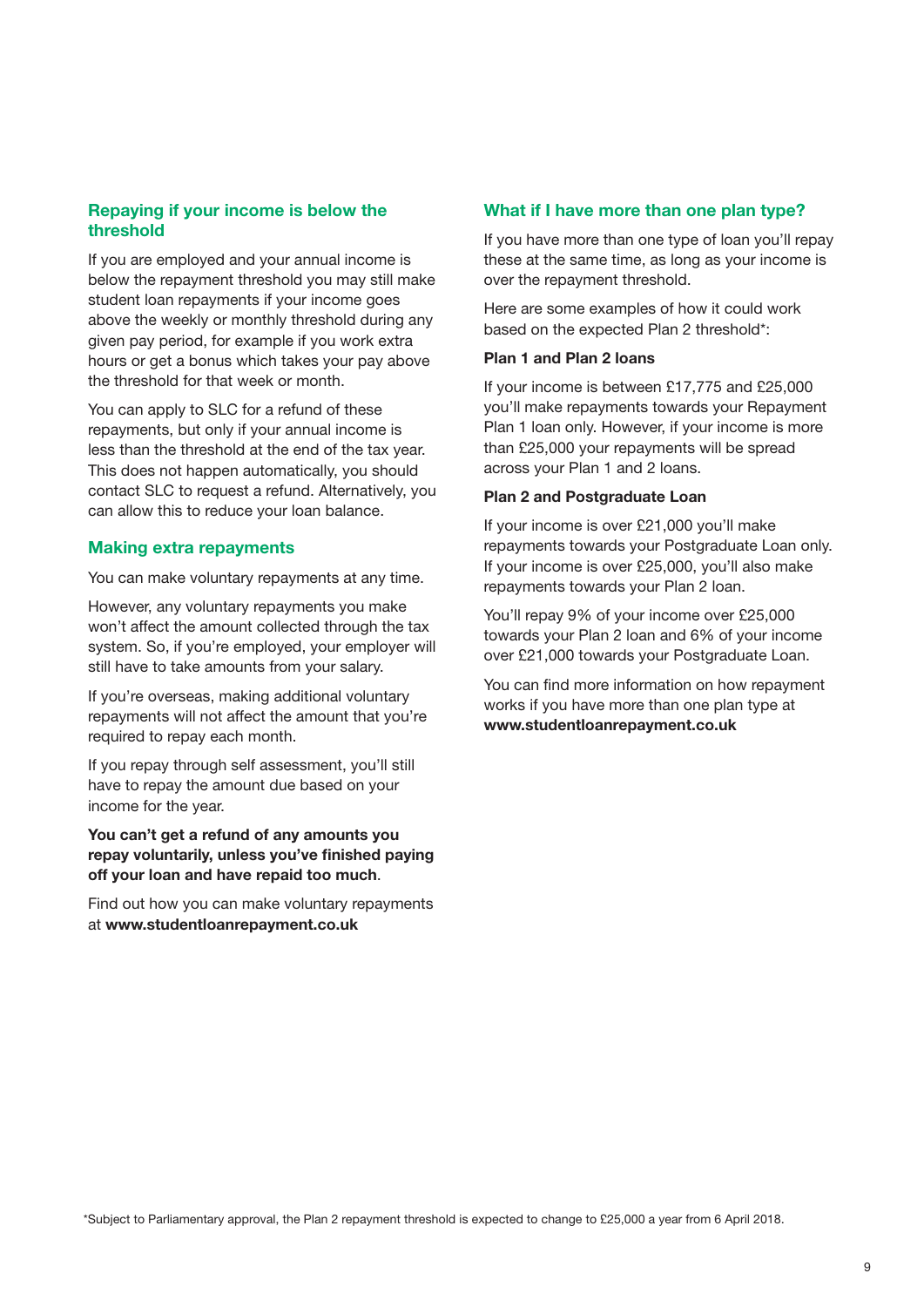#### How much interest you'll be charged

You'll be charged interest on the loan from the day your first payment is made until it's been repaid in full or cancelled. The interest will be calculated daily and applied to the amount you owe each month – this is known as 'compound interest'. The interest rate you'll be charged will depend on which repayment plan your loan falls under.

Note: The Retail Price Index (RPI) is a measure of UK inflation. It measures changes to the cost of living in the UK.

#### Repayment plan 1

The interest rate will be the RPI in the previous March, or 1% above the highest base rate of a nominated group of banks (Bank Base Rate), whichever is lower, and is set on 1 September each year, although changes can still happen during the year too. The most accurate and up-to-date information on interest rates can be found at [www.slc.co.uk/studentloanrepayment](http://www.slc.co.uk/studentloanrepayment)

#### Repayment plan 2

The interest rate is based on RPI and will vary depending on your circumstances.

| <b>Your circumstances</b>                                                                                                                                                                                                                                                                                                                   | <b>Interest</b>                                                                                                                                                                        |
|---------------------------------------------------------------------------------------------------------------------------------------------------------------------------------------------------------------------------------------------------------------------------------------------------------------------------------------------|----------------------------------------------------------------------------------------------------------------------------------------------------------------------------------------|
| Full-time students: While you're studying up until 6<br>April after you finish or leave your course. Part-time<br>students – while you're studying and until whichever<br>of the following dates occurs first: 6 April after<br>leaving your course or 6 April four years after the<br>first day of the first academic year of your course. | RPI plus 3%                                                                                                                                                                            |
| From the April after you finish your course.                                                                                                                                                                                                                                                                                                | Interest will be based on your income:<br>$\text{E21,000}$ or less = RPI<br>between £21,000 and £41,000 = RPI plus<br>up to 3%, depending on income<br>• over £41,000 = RPI plus $3\%$ |
| If you don't keep in touch with us, or fail to advise us<br>of changes to any of your personal details.                                                                                                                                                                                                                                     | RPI plus 3% will be applied to your loan,<br>whatever your income, until you contact us.                                                                                               |

#### Postgraduate Loan (including Postgraduate Master's and Postgraduate Doctoral)

You'll be charged interest from the day we make the first payment to you until your loan is repaid in full or cancelled. Interest will be charged at RPI plus 3%.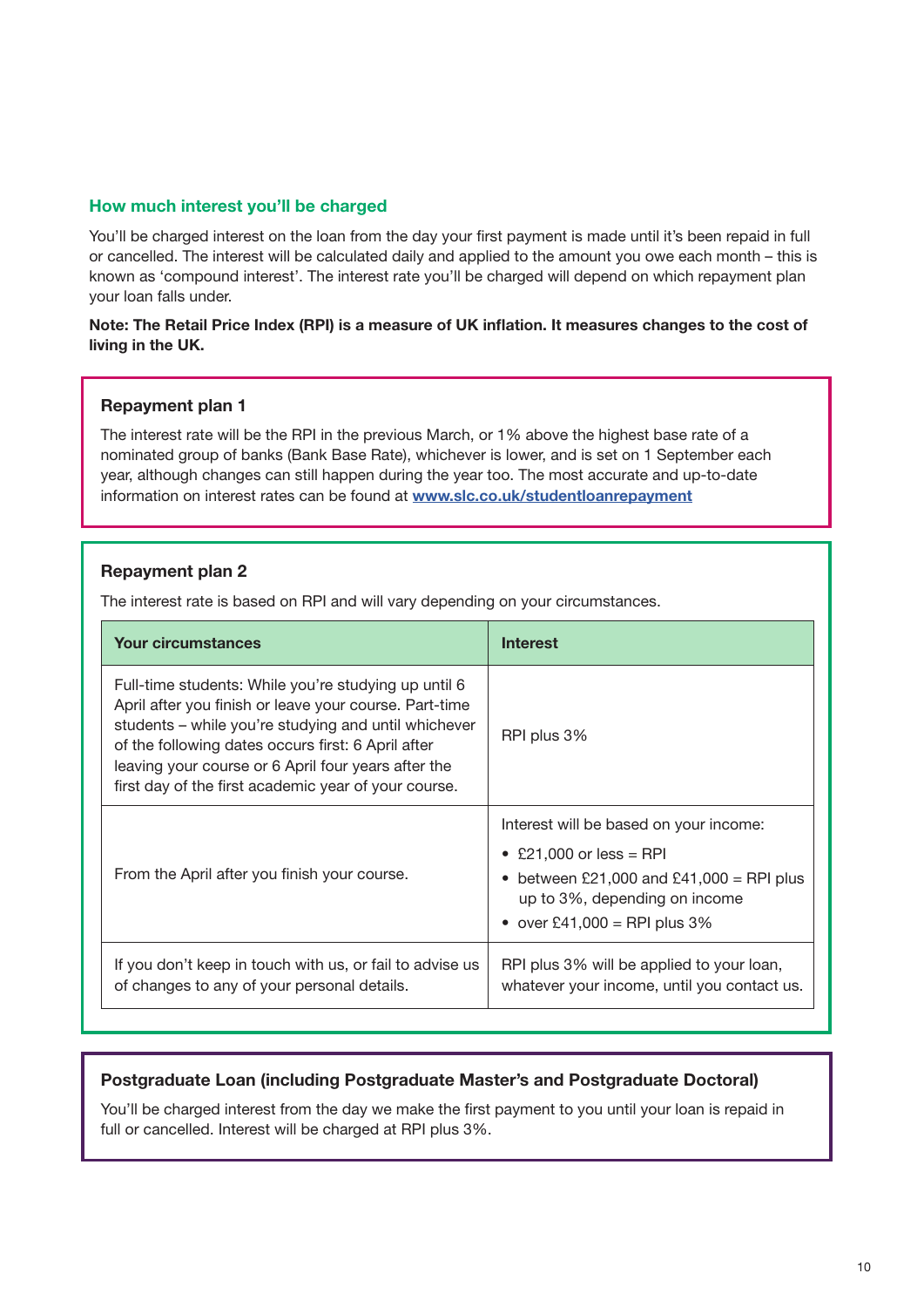### 6 How you'll repay

Repayments will be collected through the UK tax system if you're employed or through self assessment if you're self employed.

#### What happens when you're employed

 If you're an employee paying UK tax, your employer will take repayments from your pay, along with tax and National Insurance contributions and these will show on your payslip.

SLC will tell HMRC when you finish or leave your course and give them details such as your name and National Insurance number. HMRC will check to see if you're working and if you are, they'll tell your employer you have a loan (but not the amount).

Employers may also be told they need to make deductions through normal tax forms. When you change your job or start work, you may be given a P45 by your old employer. In this case, your last employer should put a 'Y' in the student loan box to let your new employer know they should start to take student loan deductions. Your new employer may also ask you to complete a starter declaration before they can start paying your salary.

You should also inform your new employer that you have a student loan.

#### How do employers know how much to deduct from your pay

HMRC will give your employer information so they can work out how much to take from your pay.

If your pay is above the relevant repayment threshold in the pay period, your employer will take repayments and pass them to HMRC. After the end of each tax year, your employer sends HMRC a final Full Payment Submission. HMRC sends this information to SLC who'll then update your account. It may take some time after the end of each tax year to update your account because of the large numbers of final Full Payment Submissions received from employers each year. However, the repayments you've made will be used to pay off your loan for the year the deductions were taken from your salary.

SLC will make sure the correct amount of interest has been added to your account, so you won't be charged any extra interest even if your repayment details take some time to reach SLC.

It's important to understand repayments taken by your employer will be worked out on 'individual pay periods' and not on your total income for a whole year. This means that if you're paid monthly, repayments will be taken and calculated on a monthly basis.

If you get tax credits, these don't count as income for working out your student loan repayment.

HMRC will only know the total amount your employer has taken over the whole tax year when they get your employer's final Full Payment Submission. The scheme works in a similar way to tax deductions. You need to keep track of what's being taken from your pay each month, because neither SLC nor HMRC will know what you still owe on your loan until your employer has sent the final Full Payment Submission to HMRC and HMRC have passed the information to SLC. Employers have a legal responsibility to send HMRC the correct amounts of student loan repayments. They may have to pay fines if they don't.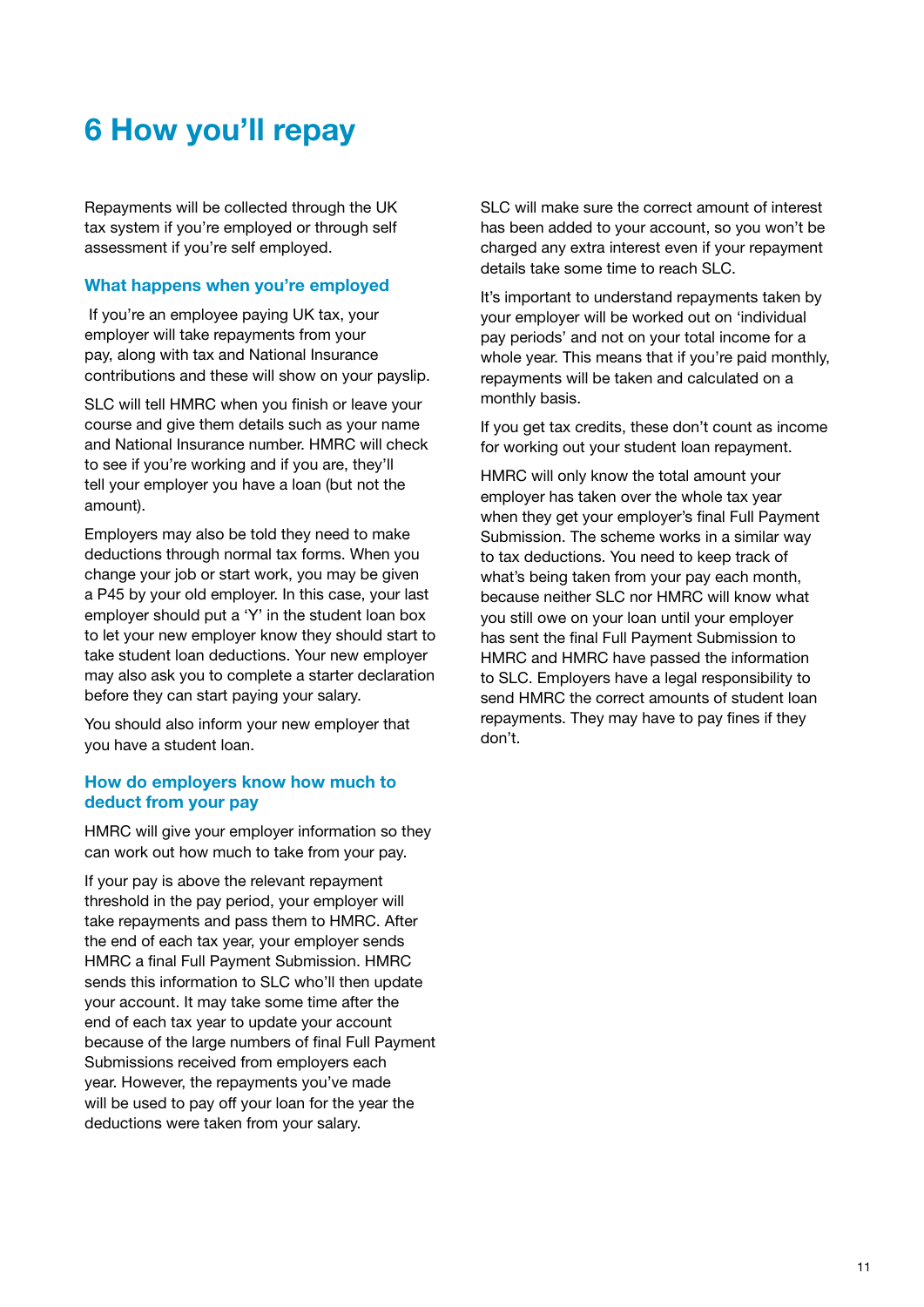#### What happens if you change jobs

When you change jobs, your previous employer may give you a P45 with a 'Y' in the 'Continue Student Loan deductions' box. If your income is above the repayment threshold your new employer will start to make student loan deductions from the first available pay day. If you don't have a P45, your employer may ask you to fill in a starter declaration which has a tick box to show that you have a student loan. You must either tick the box or advise your new employer you have a student loan.

If your repayments don't start when they should, you should let your employer know. If the problem continues, you should contact SLC with your new employer's details, such as their name and address, their PAYE Reference and your payroll number. This information can be found on your payslip, P60 or by speaking to your payroll department. If you're self employed, HMRC will be able to tell you how you should be making repayments. If you're working outside the UK for more than three months, please see page 13 for information on how to make repayments.

#### What happens if your employer goes out of business or doesn't pay your deductions to **HMRC**

As long as you have evidence that deductions have been taken, such as your payslips, SLC will credit the full amount of the repayments to your account.

#### What happens if you're self employed

If you're self employed, you'll send HMRC a tax return each year under the self-assessment (SA) system. Your student loan repayments will be due as part of your SA bill for tax. The student loan repayment will be based on all your gross income over the applicable threshold, including all your unearned income (for example, dividend income from shares) if it's more than £2,000 a year. There are some general points to remember when working out your income each year:

• The income of your husband, wife, partner, parent or any other relative won't be taken into account.

- Income from Child Benefit and disability benefits, including Employment and Support allowance, won't be taken into account.
- Tax credits won't be taken into account.
- If you make voluntary repayments, you'll still have to make repayments through the SA system.

#### Employees who are also asked to make self-assessment returns by HMRC

If you're an employee who also gets a tax return under the self-assessment (SA) system, you may have to make some loan repayments with the return, as well as those taken by your employer. The total amount of student loan you have to repay for the year will be based on your total income for the year – that is, all your appropriate PAYE income plus any extra income and any unearned income (if it's above £2,000 a year).

You can claim credit in your tax return for any student loan amounts your employer has already taken during the year so you don't repay too much.

Like PAYE, the SA system will work out your loan repayments based on your income above the relevant threshold. Any SA payment will be due on 31 January following the tax year of your assessment. You can find information on how to fill in your SA return in the guidance and booklets provided by HMRC. If HMRC don't send you a tax return, you won't have to make further repayments on top of those your employers are already taking.

If you pay UK tax and you get a self-assessment tax return, you should use this to declare student loan repayments. You must fill this form in correctly and return it on time. You must also pay your tax and student loan repayment on time.

If you don't do this, you may have to pay interest and financial penalties. This is because student loans will be treated in the same way as tax for the purposes of this form.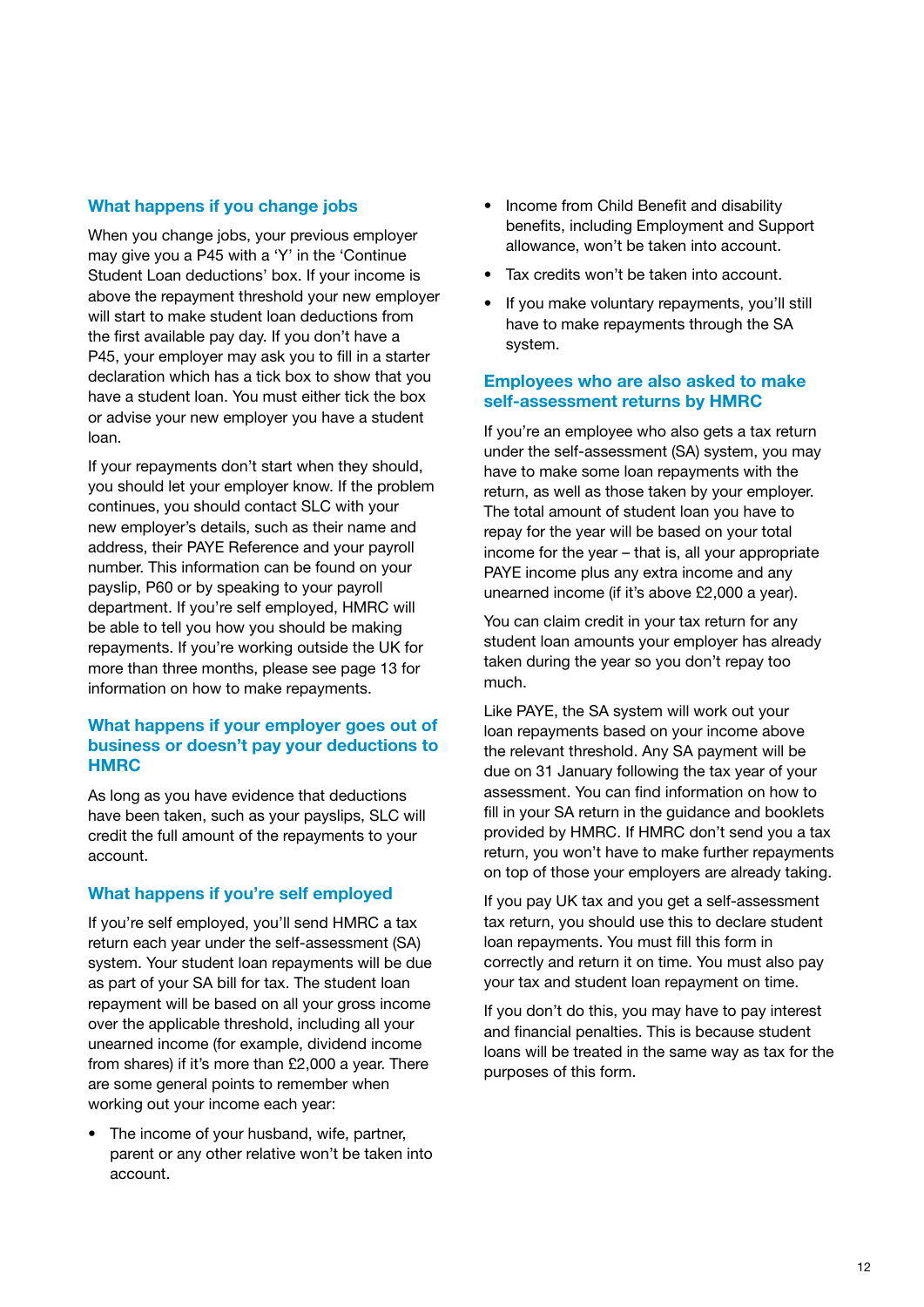#### What happens if you travel or work overseas

If you don't pay UK tax or you plan to leave the UK for more than three months at any point after you finish or leave your course (whether this is temporarily or because you will live in another country), you'll make repayments directly to SLC. You must let SLC know before you leave the UK. If you don't, they can charge penalties on your loan and where necessary, ask you to repay the full amount of loan plus interest and penalties in one lump sum.

SLC will ask for details of your income and will work out how much you should repay each month. They'll change your income into pounds sterling and tell you the amount you need to repay each month in pounds sterling. You'll be responsible for any costs involved in converting the currency and you'll have to pay any charges your bank makes to transfer funds to SLC.

Your monthly repayment schedule is worked out using the same rules as for those who stay in the UK. So, you'll repay 9% of your income over the repayment threshold for plan 1 and plan 2 loans and 6% of your income over the threshold for Postgraduate Loan. Because of differences in living costs, the repayment threshold in another country could be different from the UK threshold.

Overseas repayment thresholds are updated every year to take into account changes to the cost of living. You can find information on current overseas repayment thresholds at <www.studentloanrepayment.co.uk>

#### Fixed repayment rate

If you don't give SLC details of your income, you may be charged a fixed amount depending on where you live, which may be higher than the repayment amount due based on your actual income. If you don't repay this amount, SLC may take legal action against you.

#### When your loans will be cancelled

There are circumstances where your student loan may be cancelled and you'll never have to pay it back, such as if you die before you pay the loan off or if you become disabled and permanently unfit for work. Your loan may also be cancelled after a certain period of time. This depends on the rules at the time you take out a loan and if you're up to date with repayments.

#### Repayment plan 1

If you took out the loan before 1 August 2006, your outstanding loan balance plus any interest will be cancelled when you reach the age of 65.

If you took out the loan on or after 1 September 2006 but before 1 September 2012, your outstanding loan balance plus any interest will be cancelled 25 years after the April when you first became due to repay the loan.

In all cases, you must have made all repayments based on your income until that date. If not, in certain circumstances, SLC may recover any amounts you still owe up to that date.

#### Repayment plan 2

Any loan plus interest remaining 30 years after you're due to start making repayments will be cancelled. You must have made all repayments based on your income until that date. If not, in some cases, SLC may recover any amounts you still owe up to that date.

#### Postgraduate Loan (including Postgraduate Master's and Postgraduate Doctoral)

Any loan plus interest remaining 30 years after you're due to start making repayments will be cancelled. You must have made all repayments based on your income until that date. If not, in some cases, SLC may recover any amounts you still owe up to that date.

If you would like to know more about the circumstances in which loans will be cancelled, please visit: [www.slc.co.uk/studentloanrepayment](http://www.slc.co.uk/studentloanrepayment)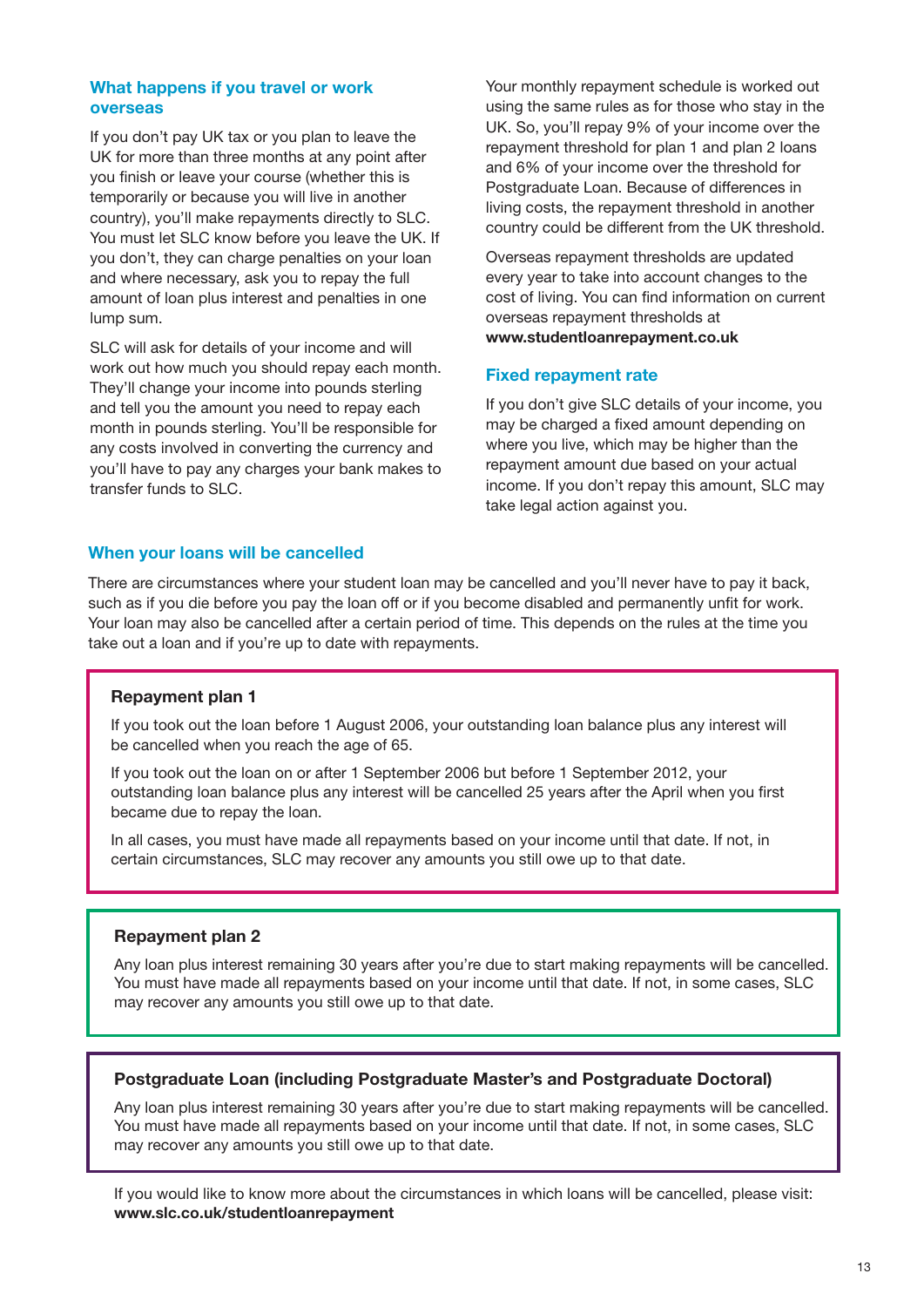#### What happens if you don't make repayments

By law, you must repay your loan in line with the loan contract and regulations. If you don't make repayments SLC have the right to take legal action to recover your debt. This means SLC can get a court order to make you repay the total plus interest and penalties in a single payment.

This can be enforced through the courts as a civil debt whether you're in the UK or living abroad and you'll be responsible for all costs.

#### Coming to the end of repaying your loan avoid over repaying

In the last four to 23 months of repaying your loan you can change to repaying by Direct Debit. This will mean you're unlikely to over repay your loan.

SLC will try to contact you shortly before this time to offer you this option. However, if you know you're getting near this point, you should get in touch with SLC to arrange to repay your balance in this way. You'll then have to pay your Direct Debit every month on the agreed date. If you fail to make the payment, SLC may remove this option and you'll have to go back to repaying your loan through PAYE. To find out more about the direct [debit scheme go to:](http://www.slc.co.uk/studentloanrepayment ) 

www.slc.co.uk/studentloanrepayment

#### Over repayment

SLC will do everything they can to make sure you don't over repay at the end of your loan. However if you haven't contacted them to set a date to stop the repayments or to switch to repaying by Direct Debit, you'll probably over repay. If this happens, you'll get a full refund of the over repayments together with interest.

#### Repayment plan 1

If you have a credit balance when your loan has been repaid in full, interest will be paid at the rate of RPI or 1% above the Bank Base Rate, whichever is lower.

After the end of the tax year, SLC will write to you to advise interest will accrue for a further 60 days at RPI. After the 60 days have passed, no further interest will be added to the credit balance on your account.

#### Repayment plan 2

If you have a credit balance when your loan has been repaid in full, interest will be paid at the rate of RPI. After the end of the tax year, SLC will write to you to advise interest will accrue for a further 60 days at RPI. After the 60 days have passed, no further interest will be added to the credit balance on your account.

#### Postgraduate Loan (including Postgraduate Master's and Postgraduate Doctoral)

If you have a credit balance when your loan has been repaid in full, SLC will write to you to advise interest will accrue for a further 60 days at RPI+3%. After the 60 days have passed, no further interest will be added to the credit balance on your account.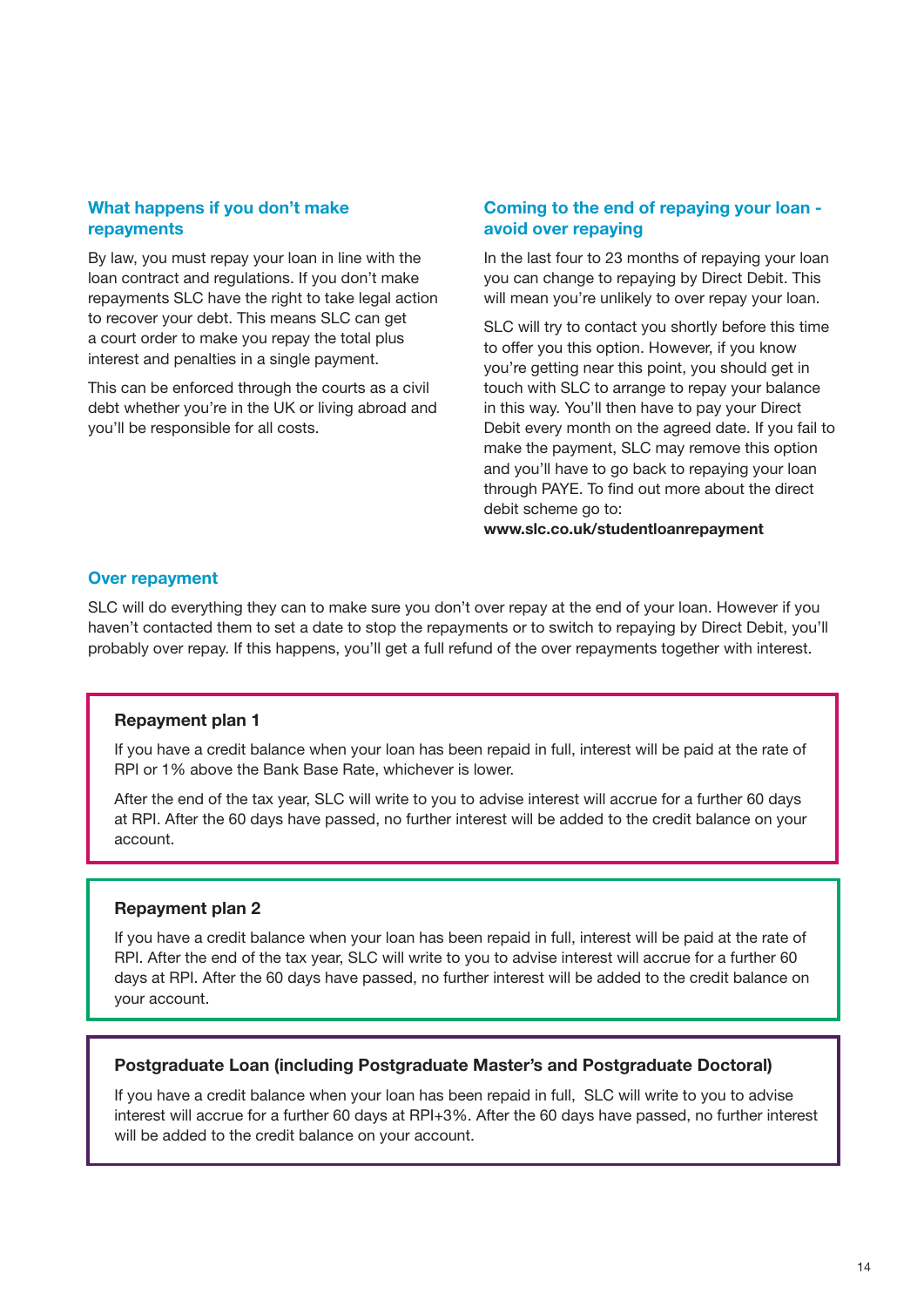### 7 What to do if you're not satisfied

If you're not satisfied about the way your repayments are being collected, you should contact SLC. You can register a complaint by calling 0300 100 0601, by writing to

Customer Relations Unit, Student Loans Company, 100 Bothwell Street, Glasgow, G2 7JD,

or by emailing [customer\\_complaints@slc.co.uk](mailto:customer_complaints@slc.co.uk)

An Online Customer Complaints form is available to download at <www.slc.co.uk>

 If, having used this procedure, you're still not satisfied, you can have your case independently reviewed. Independent reviews are usually dealt with by:

- the Student Loans Assessor for services provided by the Student Loans Company
- the Adjudicator for services provided by HMRC
- the Parliamentary Ombudsman for services provided by the government, such as the Department for Education (for details, see [www.ombudsman.org.uk](http://www.ombudsman.org.uk)
- the Local Government Ombudsman for services provided by local authorities (see [www.lgo.org.uk](http://www.lgo.org.uk))

#### Appeals

These are different from complaints. You may be happy with the way your account has been handled but you may feel that a decision about your account is not correct and you want to appeal.

As in the case of complaints, SLC has procedures for dealing with appeals and you should follow these. Appeals against services provided by SLC are also dealt with by the Student Loans Assesso r.

In certain circumstances you may consider using the legal system, for example, a county court, to sort out your problem.

If you want to do this, you should first get independent legal advice, for example from a solicitor, a legal advice centre or a Citizens Advice Bureau.